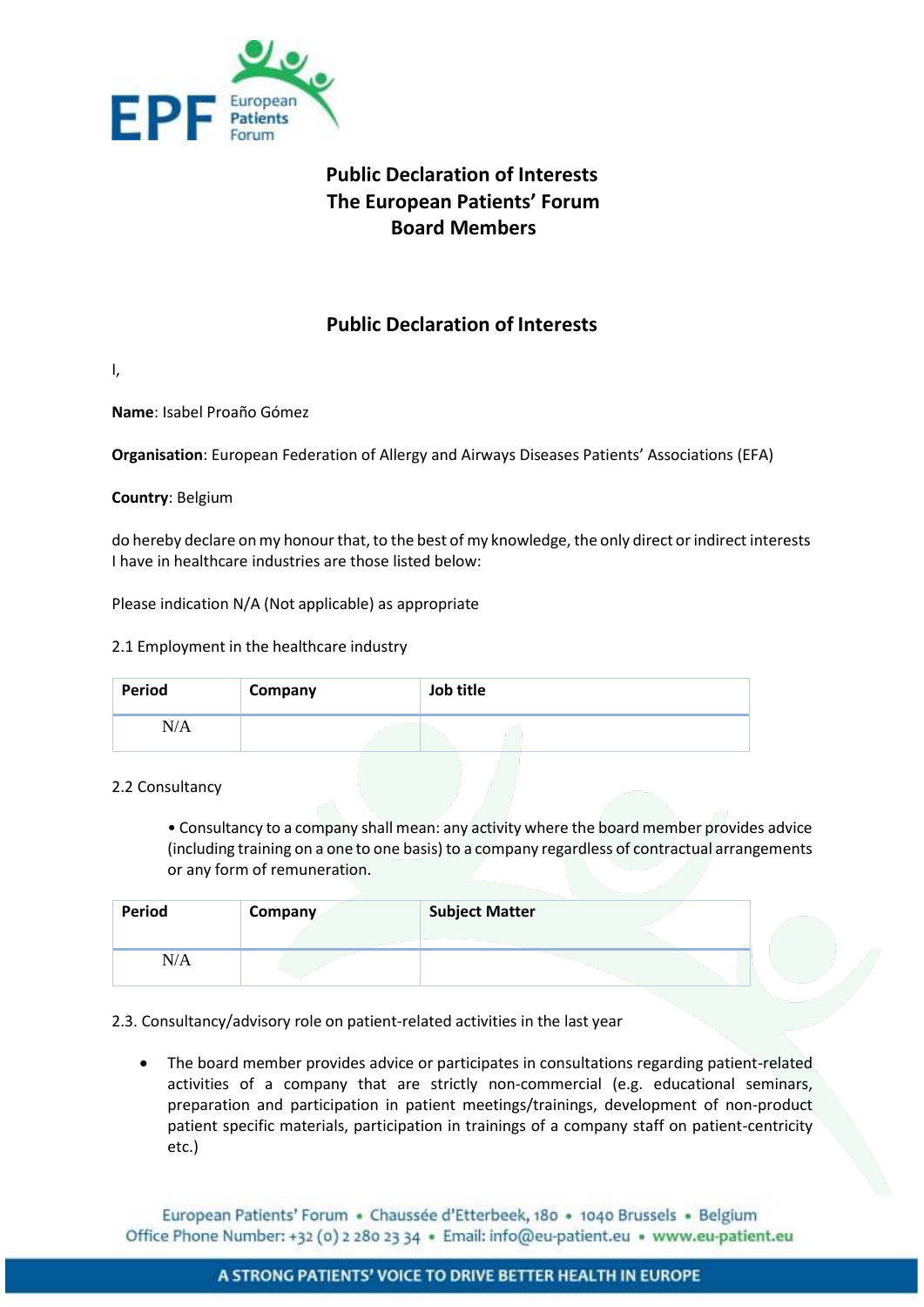

#### Strategic

| Period | Company | <b>Subject Matter</b> |
|--------|---------|-----------------------|
| N/A    |         |                       |

#### Advisory Role

Strategic advisory role for a company shall mean: any activity where the board members participating (with a right to vote/influence the outputs) in a(n) (scientific) advisory board/steering committee with the role of providing advice/expressing opinions on the (future) strategy, direction and development activities of a healthcare company, either in terms of general strategy or product related strategy, regardless of contractual arrangements or any form of remuneration.

| Period | Company | Product | <b>Therapeutic Indication</b> |
|--------|---------|---------|-------------------------------|
| N/A    |         |         |                               |

#### 2.4 Financial Interests

| <b>Period</b> | Company | <b>Subject Matter</b> |
|---------------|---------|-----------------------|
| N/A           |         |                       |

#### 2.5 Principal Investigator

| Period | Company | <b>Subject Matter</b> |
|--------|---------|-----------------------|
| N/A    |         |                       |

#### 2.6 Investigator

| <b>Period</b> | Company | <b>Subject Matter</b> |
|---------------|---------|-----------------------|
| N/A           |         |                       |

2.7 Grant / Funding to Organisation /Institution in 2021 (This is the organisation which nominated you to become a member of EPF)

| Company      | <b>Subject Matter and amount</b>                                                 |
|--------------|----------------------------------------------------------------------------------|
| Abbyie       | EUR 30,000 (operating programme)<br>EUR 41,433 (Atopic Eczema Consensus project) |
| Aimmune      | EUR 30,000 (operating programme)                                                 |
| Astra Zeneca | EUR 30,000 (operating programme)                                                 |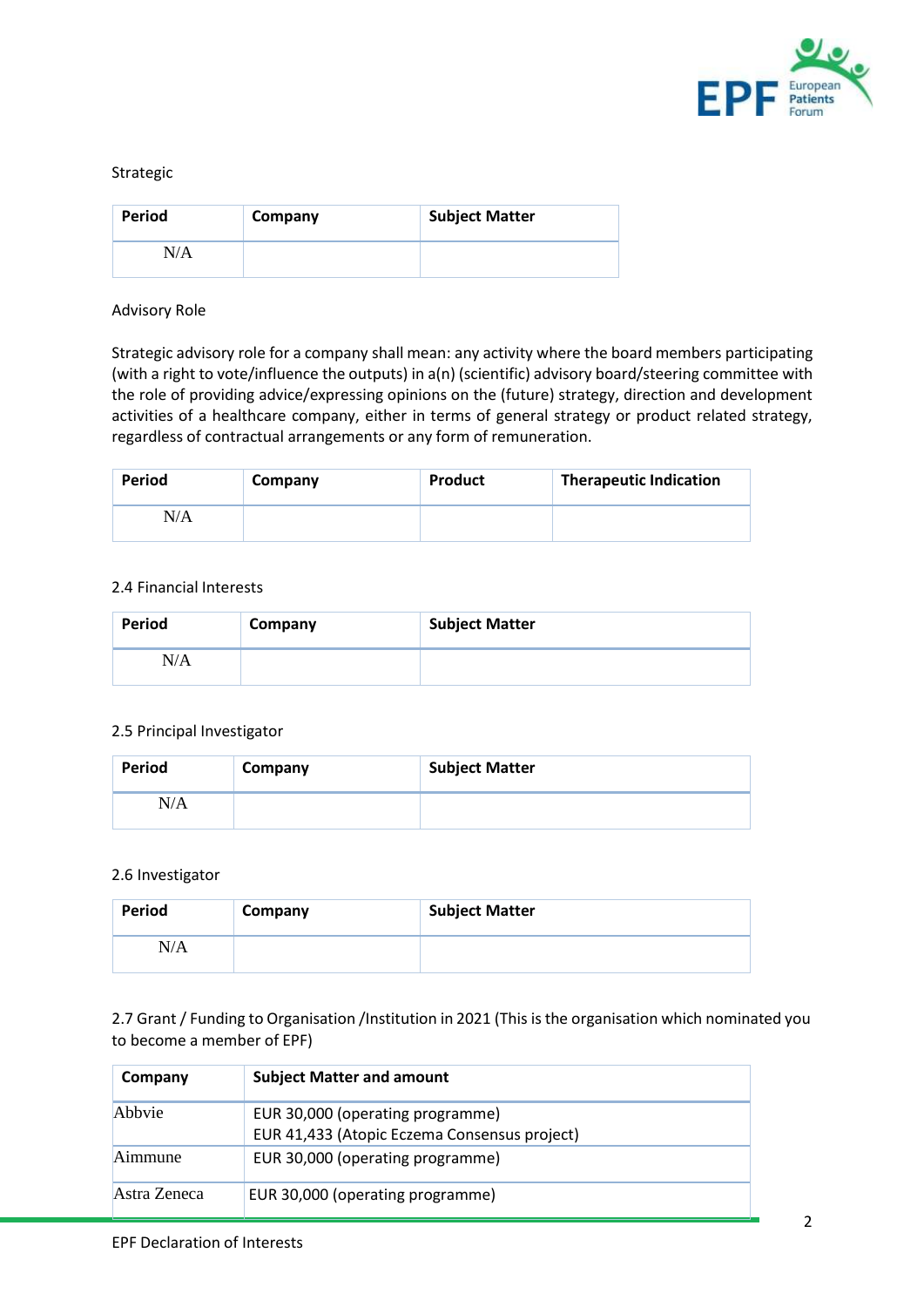

|                            | EUR 29,920 (BREATHE Coalition project)                                     |
|----------------------------|----------------------------------------------------------------------------|
|                            | EUR 38,225 (Capacity Building project)                                     |
|                            | EUR 76,371 (DIG IT project)                                                |
| Boehringer                 | EUR 30,000 (operating programme)                                           |
| Ingelheim                  | 29,920 (BREATHE Coalition project)                                         |
| Chiesi                     | EUR 30,000 (operating programme)                                           |
|                            | EUR 29,920 (BREATHE Coalition project)                                     |
|                            | EUR 25,483 (Capacity Building project)                                     |
|                            | EUR 76,371 (DIG_IT project)                                                |
|                            | EUR 15,106 (Interest Group on Allergy and Asthma project)                  |
| <b>DBV</b>                 | EUR 30,000 (operating programme)                                           |
| Technologies<br><b>GSK</b> |                                                                            |
|                            | EUR 30,000 (operating programme)<br>EUR 29,920 (BREATHE Coalition project) |
|                            | EUR 15,106 (Interest Group on Allergy and Asthma project)                  |
|                            |                                                                            |
| LEO Pharma                 | EUR 30,000 (operating programme)                                           |
|                            | EUR 41,433 (Atopic Eczema Consensus project)                               |
| <b>MSD</b>                 | EUR 30,000 (operating programme)                                           |
|                            | EUR 76,371 (DIG_IT project)                                                |
| <b>Novartis</b>            | EUR 30,000 (operating programme)                                           |
|                            | EUR 25,483 (Capacity Building project)                                     |
|                            | OM Vifor Pharma EUR 30,000 (operating programme)                           |
|                            | EUR 76,371 (DIG_IT project)                                                |
| Pfizer                     | EUR 30,000 (operating programme)                                           |
| Roche                      | EUR 30,000 (operating programme)                                           |
|                            | EUR 29,920 (BREATHE Coalition project)                                     |
|                            | EUR 76,371 (DIG_IT project)                                                |
| Sanofi Genzyme /           | EUR 60,000 (operating programme)                                           |
| Regeneron                  | EUR 41,433 (Atopic Eczema Consensus project)                               |
|                            | EUR 15,106 (Interest Group on Allergy and Asthma project)                  |

### 2.8 Close Family Member Interest

| Period | Company | <b>Interest</b> |
|--------|---------|-----------------|
| N/A    |         |                 |

2.9 Any Other Interests or Facts